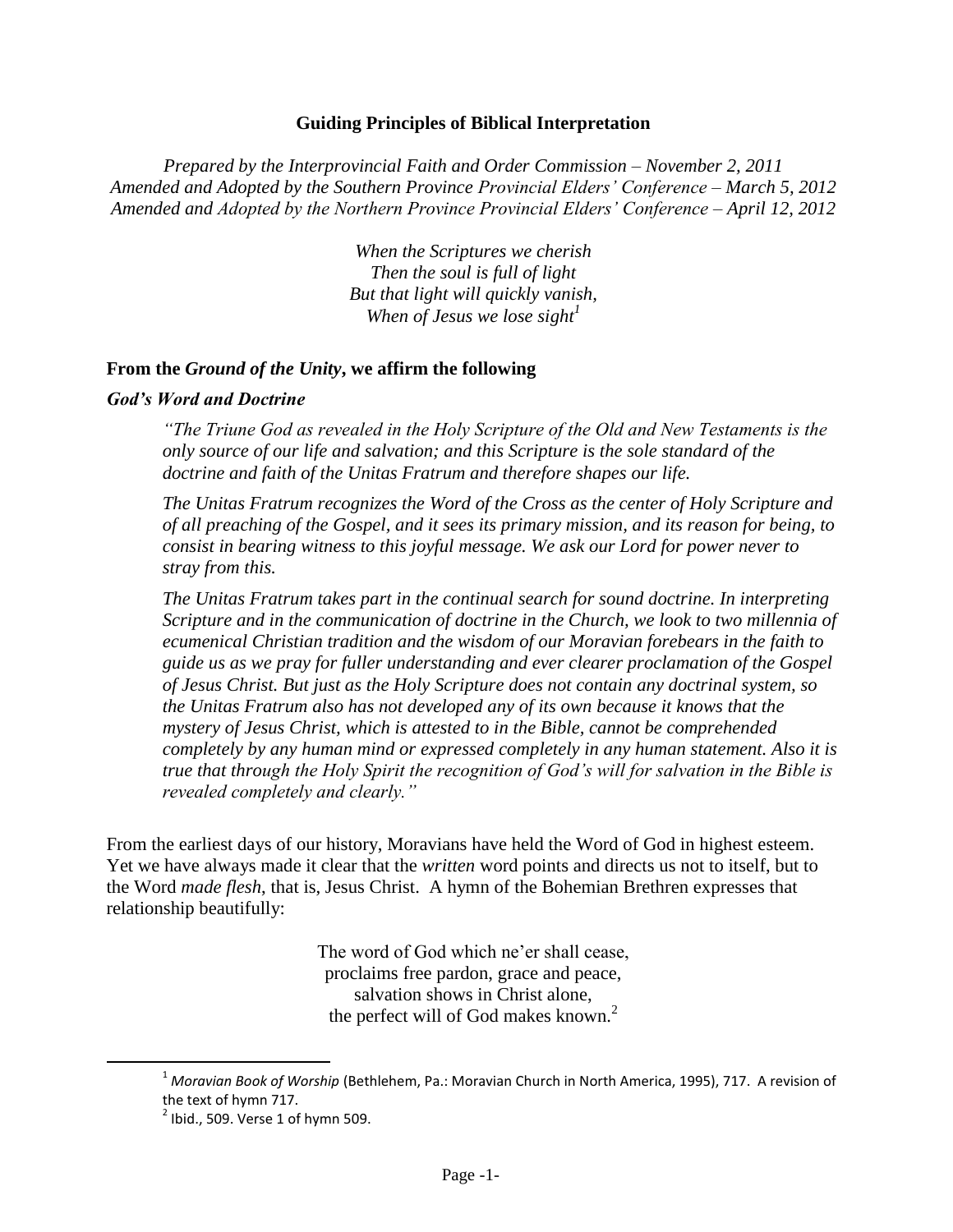John Hus was willing to give his life because of his conviction that the church of his time was not following the will of God as revealed in Scripture. Yet, his dying words were directed to the living Word as he sang, "Jesus, Son of David, have mercy on me."

In 1419, four years after Hus's death, the Hussite league declared as one of the Four Articles of Prague, that "the living word in dialogue between the preacher and the congregation is the real expression of faith." They spoke of it as the "prophetic and apostolic message of the Word of God," and said that it should be preached freely and in the vernacular of the people. Peter Chelcicky preached that people should "accept the simple words of Scripture and believe above all in the example of Christ."<sup>3</sup>

In 1457, a group of Hussites, led by Gregory, distinguished themselves as "Brethren of the Law of Christ," and in 1464 they passed a resolution affirming that this law of Christ was shown through the Bible. By the late 1400's, the Brethren were making an important distinction between the essentials and those things that *ministered to* the essentials. The Bible was considered to be a *ministerial*, but the great Moravian theologian, Luke of Prague, called it "that first, greatest and most necessary ministerial thing."<sup>4</sup> The *Apology* written by the Unitas Fratrum in 1503 stated that the "Word of God is the *ministrative* by which God is made known." <sup>5</sup>

While Moravians have always valued the totality of Scripture (the Hebrew Bible as well as the New Testament) there was a tendency to interpret the writings of the Old Testament in light of the Gospels and the letters of the New Testament. The Confessions of Faith formulated in 1535 said that the "apostolic writings should be preferred over others as sacred to profane and divine to human."<sup>6</sup>

Moravians also sought to read Scripture with both mind and heart. In the 1500's, Jon Blahoslav emphasized the importance of the mind (serious study of Scripture) but affirmed that all great knowledge was to no avail if it is not guided by true piety. In the 1600's, Jon Amos Comenius observed the two extremes of faithless rationalism and fanatical, unreasonable devotion.<sup>7</sup> He proposed that there must be a "middle course" between the neglect of Scripture and the abuse of Scripture.<sup>8</sup> The combination of knowledge and piety could be seen in his life and can serve as a model for Moravians today.

In the 1700's, Zinzendorf reinforced the distinction between the "written word" and the "living word" (Christ). He did not speak of the Bible as the "Divine Book" but rather spoke of the "divine truth *in* the book."<sup>9</sup> For Zinzendorf, the starting point had to be Jesus Christ. He believed

<sup>3</sup> Janel R. Rice, "The Biblical View of the Ancient Unitas Fratrum," *The Hinge: A Journal of Christian Thought for the Moravian Church* 13:3, (2006), 3.

 $<sup>4</sup>$  Ibid., 4.</sup>

<sup>&</sup>lt;sup>5</sup> Craig Atwood, "How Moravians Have Read the Bible in the Past," Eastern District of the Northern Province (Eastern District Conference of the Northern Province of the Moravian Church in North America, 2011), 3.

 $^6$  Rice, 4.

 $^7$  Ibid., 5.

 $^8$  Atwood, 4.

<sup>9</sup> Keith Stanley, "Moravians and Scripture," *The Hinge: A Journal of Christian Thought for the Moravian Church* 13:3, (2006), 30.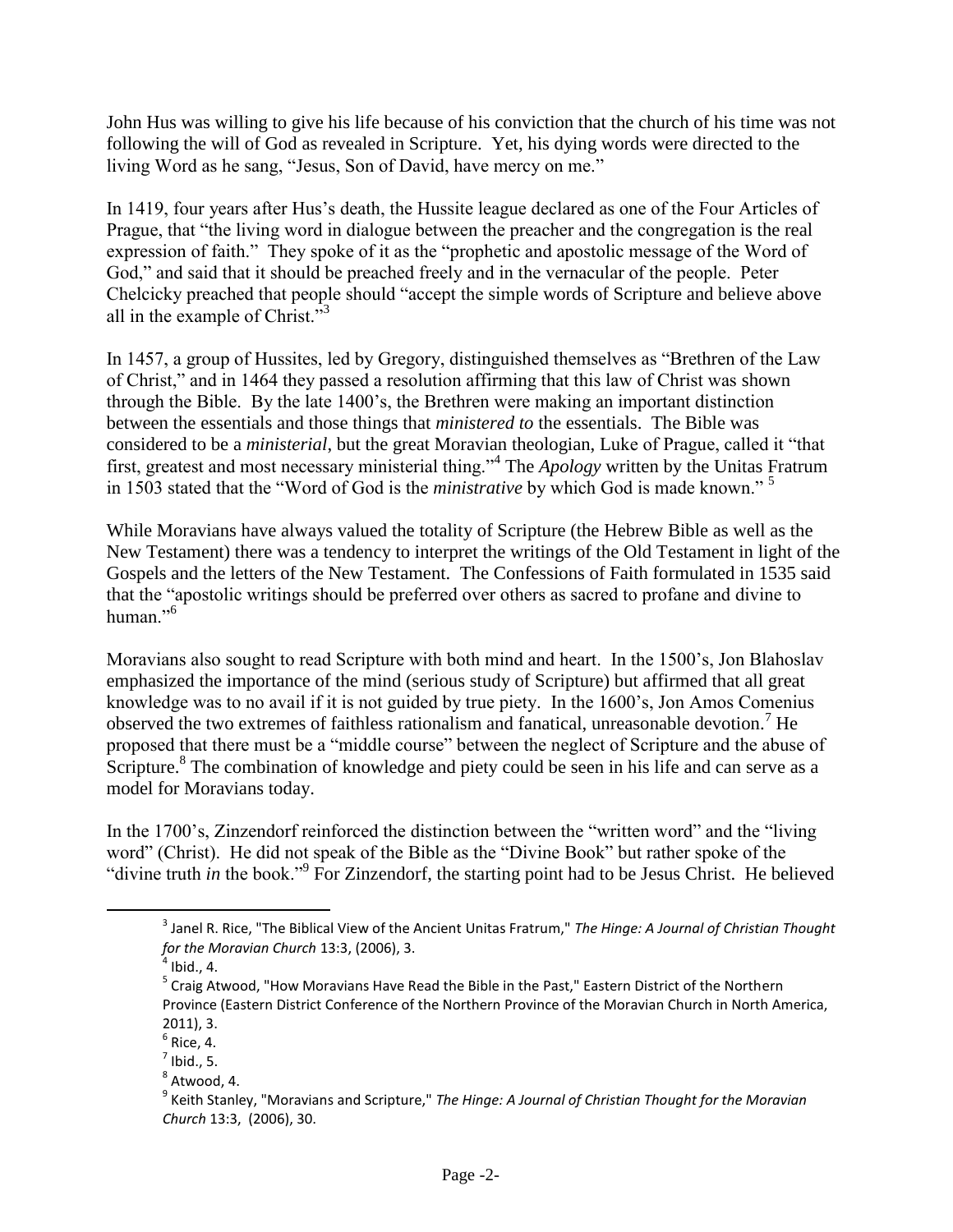that once one came to know the Savior, then the Savior would reveal the truth about the Father and the Spirit. And, he said, "that to which the Savior did not lead was not necessary for salvation.<sup>"10</sup> With this in mind, Zinzendorf affirmed different degrees of clarity within Scripture: basic truths about salvation (these are clear); matters of knowledge that require historical understanding; and mysteries that remain uncertain (even for those with the interpretive tools).

Spangenberg expressed his views on the nature of Scripture, saying that the Holy Spirit did not dictate the words to the authors but rather led them as they wrote according to their own abilities and knowledge. Like Zinzendorf, he believed that the central theme of Scripture was redemption through Christ. $^{11}$ 

As the Renewed Moravian Church began to expand and "go into all the world," more clarification and definition of our core beliefs was vital to maintain a common Moravian identity in geographically diverse mission. General Synods (now known as Unity Synods) often discussed and dealt with theological issues and attempted to formulate statements that reflected the belief of the church. In the late 1700s, a General Synod approved a statement of four "points" to which several more were eventually added. The General Synod in 1818 stated that "Holy Scripture is the ground of our teaching and the only rule of our faith and life."<sup>12</sup> The 1879 General Synod added the final two of the eight cardinal "truths."<sup>13</sup>

In 1909, a crisis arose concerning questions of Biblical authority as new theological ideas were being discussed at the German Province's Theological Seminary. Many felt that it was important to affirm perceived Moravian theological boundaries in order to preserve what they considered to be orthodoxy. While it was agreed that new ideas could be discussed and studied, the General Synod of 1914 made it a point to reaffirm the eight cardinal doctrines and also formulated a statement about the authority of Scripture: "the Holy Scriptures of the Old and New Testaments are and shall remain the only rule of our faith and practice." The Synod also declared that "we are convinced that all truths that declare the will of God for our salvation are fully contained therein." They affirmed the "genuine Moravian view" that "it is not our business to determine

<sup>10</sup> Tracy Pryor, "Zinzendorf's View of Scripture," *The Hinge: A Journal of Christian Thought for the Moravian Church* 13:3, (2006), 11.

 $11$  Atwood, 8.

<sup>&</sup>lt;sup>12</sup> Arthur Freeman, "Understanding of Scripture in the Moravian Church," (Northern Province of the Moravian Church in North America, 1994), 8.

<sup>&</sup>lt;sup>13</sup> C. Daniel Crews, in his book, "Confessing Our Unity in Christ," explains that, at the 1775 General Synod, the "chief axiom" was expressed in a hymn by Zinzendorf: "that whoe'er believeth in Christ's redemption may find grace and a complete exemption from serving sin. Four "points" were agreed upon: the atoning sacrifice and satisfaction of Jesus for us; the universal depravity of humanity; the divinity of Jesus; and the doctrine of the Holy Spirit and the operations of grace. In 1818, these were rearranged and a fifth point was added, resulting in: universal depravity of humanity; divinity and incarnation of Jesus; atoning sacrifice of Jesus; the Holy Spirit and the operation of grace; and the fruits of faith. The 1857 General Synod added (between the first and second points) a sixth point: the love of God the Father. This Synod also affirmed the "mysteries of Scripture." In 1879 the final two points were added (the fellowship of believers with one another; the second coming of our Lord in glory, and the resurrection of the dead unto life or unto judgment), resulting in the eight cardinal "truths:" In the 1950s John Groenfeldt referred to these truths as the eight "essentials."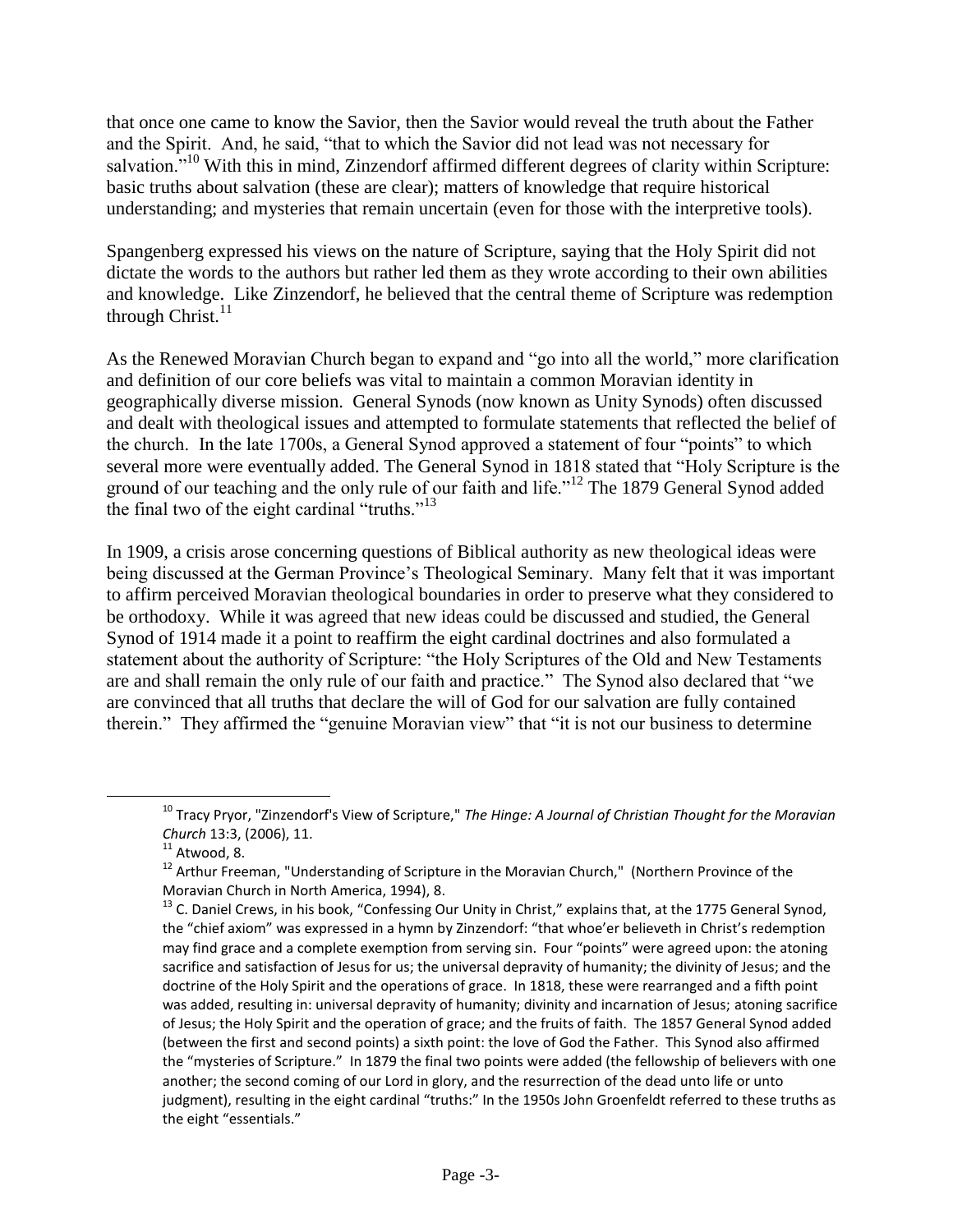what the Holy Scriptures have left undetermined or to contend about mysteries impenetrable to human reason $^{14}$ 

Around that same time, Augustus Schulze, President of Moravian College and Theological Seminary, published his *Christian Doctrine*. This book of systematic theology does not contain a chapter on Hermeneutics or Biblical Interpretation, but rather a section in the introduction entitled "The Bible as the Standard of Christian Doctrine." This seems to be in keeping with the historical Moravian view that Scripture is the means but not the end—the "ministerial" but not the "essential."

The Moravian Church continued to grow and expand throughout the world. As provinces developed and formulated their own rules and regulations for church order, it was important that there be principles that would apply to the church in all contexts and cultures. The 1954 Continental Synod (Germany) appointed a committee to test the reforming of the principles for church order. During the next two years they drafted a document that was approved by the Synods of the East and West Continental Districts in June 1956 and then taken to the 1957 General Synod.<sup>15</sup> The document was reviewed and affirmed by the Doctrinal Committee (who gave it the name, *"Ground of the Unity"*) and then approved by the General Synod.<sup>16</sup>

In December, 1993, the bishops residing in the Northern Province wrote a pastoral letter in which they stated that, "while the role of Scripture has not changed, God continues to be revealed to Christians of good faith. The Holy Spirit guides God's people into all truth, dynamic truth."<sup>17</sup> The bishops proposed a modification of the phrase (in the *Ground of the Unity*), "only source and rule," to "primary source and rule." After discussion and some adaptation of this statement, it was proposed at the 1994 Northern Province Synod that the former statement in the Ground of the Unity, "The Holy Scriptures of both the Old and New Testament are and abide the only source and rule of faith, doctrine and life of the Unitas Fratrum," be replaced with, "the Triune God as attested to in the Holy Scripture of the Old and New Testaments is the only sourceof our life and salvation and this Scripture is the sole standard of the doctrine and faith of the Unitas Fratrum and therefore shapes our life."<sup>18</sup> With this change, the ground of the Unity became more consistent with Luke of Prague in asserting that the "Triune God" rather than the Scriptures is our source of salvation. This revised statement was affirmed by the Northern Province Synod and submitted to the Unity Synod of 1995 in Dar Es Salaam, where it was adopted.

In more recent years, many Moravians (Daniel Crews, Craig Atwood, Frank Crouch, Art Freeman, Janel Rice, Tracy Pryor, Amy Gohdes-Luhman, Gary Kinkel, Riddick Weber, Lynnette Delbridge, Ben Wright, Worth Green, among others) have written articles, papers, letters and other documents that have addressed in one way or another the topic of Biblical Interpretation. All of these voices, while speaking from different contexts and with somewhat varying perspectives, seem to affirm what has been affirmed throughout our history: that as Moravians, proclaiming Christ and Him crucified as our confession of faith, and believing that the Triune

 $14$  Atwood, 8.

<sup>15</sup> This was the first General Synod held outside of Continental Europe and the first to include former mission provinces.

 $16$  Freeman, 10.

 $17$  Ibid., 11.

 $18$  For a broader understanding of the context see the histories recommended in the bibliography.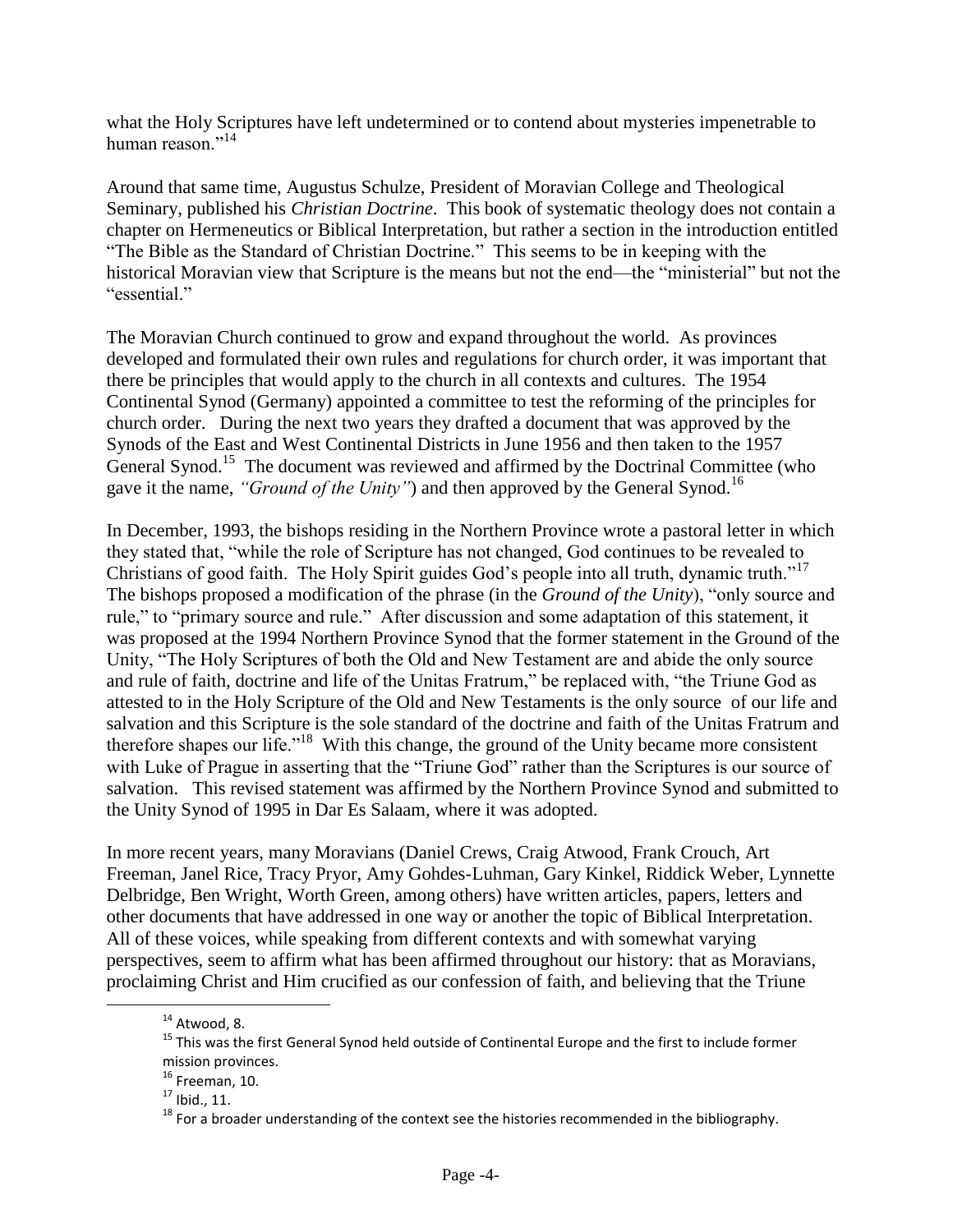God as revealed in the Holy Scriptures of the Old and New Testaments is the only source of our life and salvation, we do not believe that Jesus points us to Scripture so that we can find the answers there, but rather that Scripture points us to Jesus so that we can find the answers in him. As a church we must be attentive to God's Word (the word of the cross, the word of reconciliation, the word of personal union with the Savior, the word of love between one another),<sup>19</sup> and our faith and order must be formulated under Scripture and the Holy Spirit.<sup>20</sup> Yet, it is not Scripture and our conformity to a particular interpretation of it that unites us, but rather Christ, our Chief Elder, who holds us together by keeping us all close to Him.

With this narrative of the history of interpretation of Scripture in the Moravian Church in mind, we offer some guiding principles of scriptural interpretation. Before doing so, we share our hopes for this important task of the people of the Moravian Church in North America.

# **Our hopes for the Moravian Church as we interpret Holy Scripture:**

- **·** That our efforts be grounded in faithfulness to the centrality of Christ, the way of the cross, and obedience to the word of God.
- · That we proceed with openness to the leading and grace of the Triune God, not presuming in advance the outcome of our study and discernment together.
- **·** That understanding a Moravian way of interpreting Scripture is of value to our life and work and the Moravian church every day, in every situation. More specifically, understanding how we interpret Scripture is critical when disagreement arises among us.
- **·** That such understanding and work strengthen our Christian fellowship with each other as Moravians (individuals, congregations, provinces), grounded in a recognition that, ultimately, our unity as Moravians is rooted in our affirmation of Christ, our crucified and risen Lord.
- That we have strength, patience, and love as we live, work, and worship together in community.

# **Guiding Principles for the interpretation of Scripture:**

- **·** As Moravians, we understand that Scripture:
	- o Points us to Christ so that we can find our answers in Him.
	- o Ministers (along with the Sacraments, preaching, etc.) to the divine and human essentials of our faith – that the Triune God, Father, Son and Holy Spirit, creates, redeems and sanctifies us; and we respond in faith, love and hope.
	- Scripture, as a whole, is the sum of many parts.

- o Scripture includes the Hebrew Bible and the New Testament
- o We affirm that not all texts are equally clear. With Zinzendorf, we affirm that scriptural passages have varying degrees of clarity:
	- § Basic truths about salvation (that are clear)

<sup>&</sup>lt;sup>19</sup> "The Ground of the Unity," ed. The Unity Synod of the Unitas Fratrum or Moravian Church (Dar es Salaam, Tanzania: 1995), chapter 2, paragraph 100b.

<sup>&</sup>lt;sup>20</sup> "American Moravian Church's Liturgy for the Ordination of a Deacon," Provincial Elder's Conference (Moravian Church in North America, 2006), Question 5.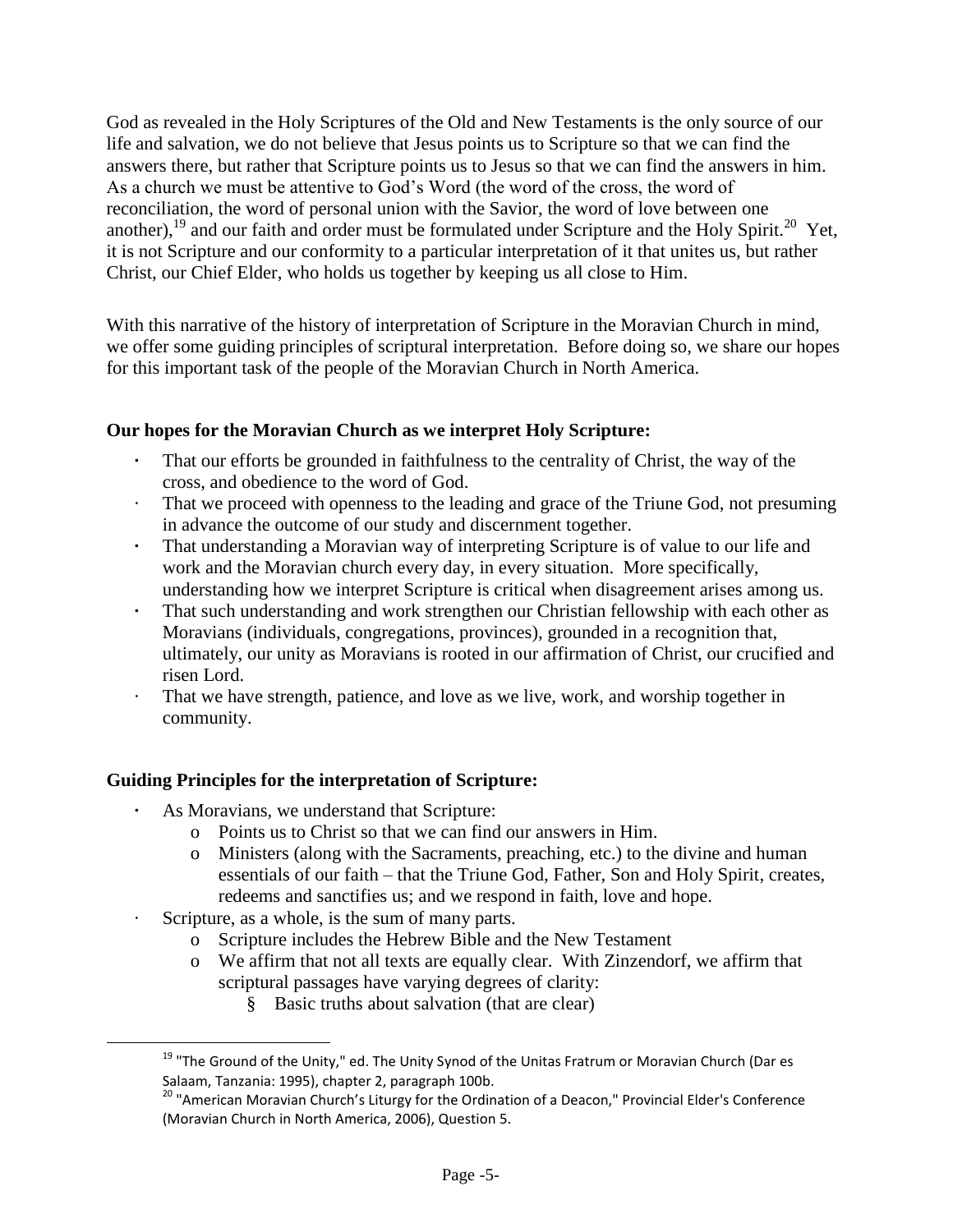- § Matters of knowledge that require historical understanding
- § Mysteries that remain uncertain (even for those with the tools)
- · We note considerations for interpretation:
	- o Given our human contexts and experiences, we affirm that every reading of Scripture is an act of interpretation.
	- o Scripture is interpreted in a variety of ways: literal, metaphorical, historical, contextual, rhetorical, etc. We affirm that no one way is the prescribed way.
	- o Given the diverse witness of Scripture, we believe that any particular scriptural text must be interpreted in light of all Scripture.
	- o Our interpretation of Scripture is guided by heart and mind, piety and rationality, doing and thinking.
	- Faithful interpretation acknowledges:
		- o The historical context out of which the texts arose.<sup>21</sup>
		- o The contemporary cultural and global contexts out of which questions of interpretation arise (including scientific, archeological, and other forms of knowledge.)
	- In this work, we affirm the importance to Moravians of relationships to each other and God, and assert that biblical interpretation happens most faithfully in conversation and fellowship with one another, not as individuals (or even as individual congregations or provinces.)

# **As we interpret Scripture together, we acknowledge that:**

- Given the mystery of God, we cannot predict in advance the final result of our search for truth. Refraining from starting with a specific end in mind is aided by acknowledging that we come to the text and task with presuppositions. By naming our presuppositions, we deepen our ability to discern meaning and truth in the Holy Scriptures.
- Even with shared principles of interpretation, we realize that individuals, congregations and provinces of the Moravian Church may draw different conclusions.

<sup>21</sup> C. Daniel Crews, "Luke of Prague: Theologian of the Unity (1997 Moses Lectures)," *The Hinge: A Journal of Christian Thought for the Moravian Church* 12:3, no. (1997).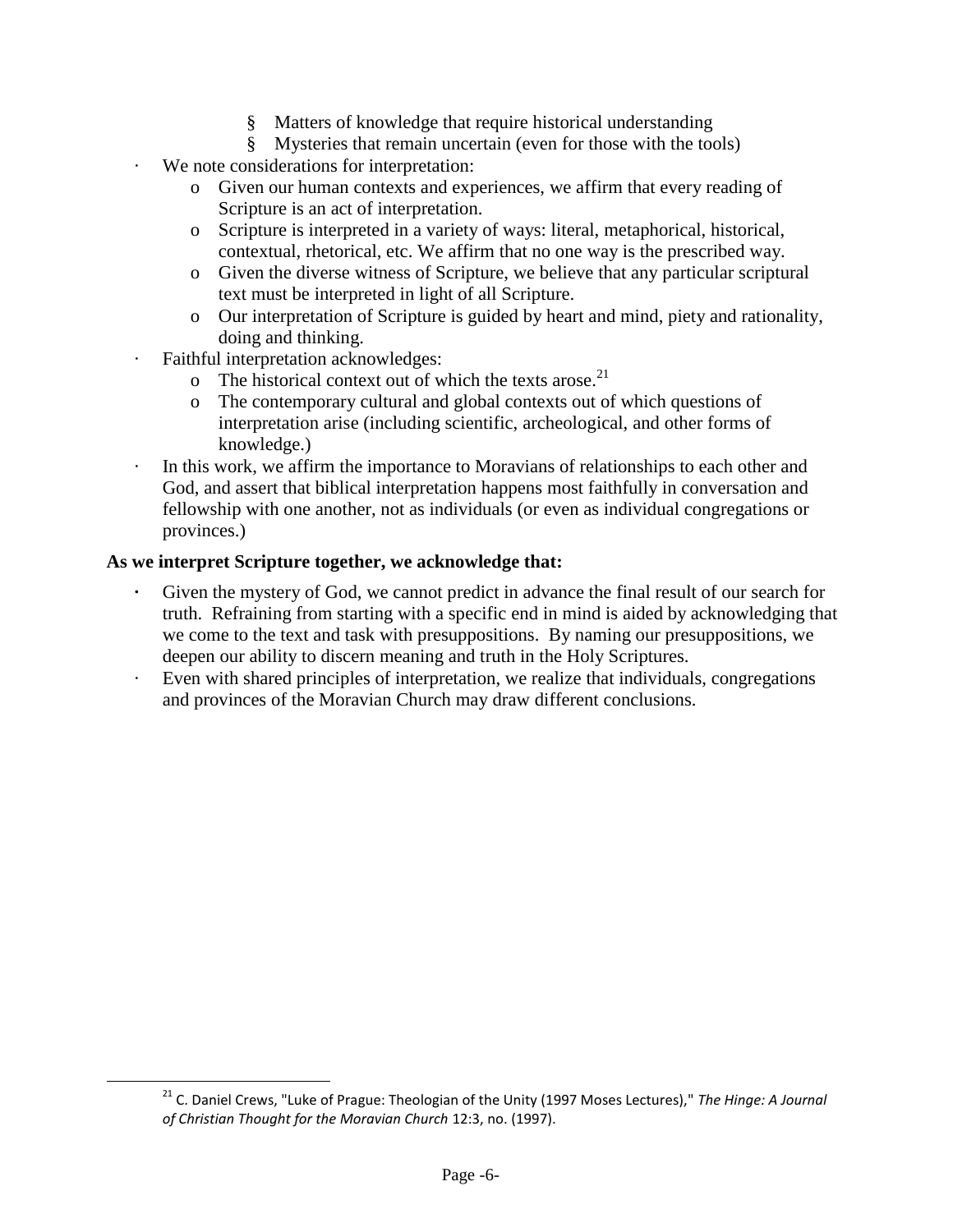### **Sources Cited**

- "American Moravian Church's Liturgy for the Ordination of a Deacon." Moravian Church in North America, 2006.
- Atwood, Craig. "How Moravians Have Read the Bible in the Past." Eastern District Conference of the Northern Province of the Moravian Church in North America, 2011.
- Crews, C. Daniel. "Luke of Prague: Theologian of the Unity (1997 Moses Lectures)." *The Hinge: A Journal of Christian Thought for the Moravian Church* 12:3 (1997).
- Freeman, Arthur. "Understanding of Scripture in the Moravian Church." Northern Province of the Moravian Church in North America, 1994.
- "The Ground of the Unity." edited by The Unity Synod of the Unitas Fratrum or or Moravian Church. Dar es Salaam, Tanzania, 1995.
- Moravian Church in North America. *Moravian Book of Worship*. Bethlehem, Pa.: Moravian Church in North America, 1995.
- Pryor, Tracy. "Zinzendorf's View of Scripture." *The Hinge: A Journal of Christian Thought for the Moravian Church* 13:3 (2006): 8.
- Rice, Janel R. "The Biblical View of the Ancient Unitas Fratrum." *The Hinge: A Journal of Christian Thought for the Moravian Church* 13:3 (2006): 7.
- Stanley, Keith. "Moravians and Scripture." *The Hinge: A Journal of Christian Thought for the Moravian Church* 13:3 (2006): 6.

# **Other Resources**

- Crews, C. Daniel. "Confessing Our Unity in Christ: A Historical and Theological Background to the Ground of the Unity." For presentation to the Southern Province Ministers' Association; Published at request of Provincial Elder's Conference, Southern Province, 1994.
- Crouch, Frank. "Changing Interpretive Keys." Unpublished lecture notes, 20xx.
- Crouch, Frank. "How to Avoid Winning the Argument and Losing your Soul." *The Hinge: A Journal of Christian Thought for the Moravian Church* 10:3 (2003-2004).
- Delbridge, Mary Lynnette. "Reading the New Testament." *The Hinge: A Journal of Christian Thought for the Moravian Church* 13:3 (2006).
- Freeman, Arthur. "Resources for Reading the Bible." Unpublished lectures at Moravian Theological Seminary, circa 1996.